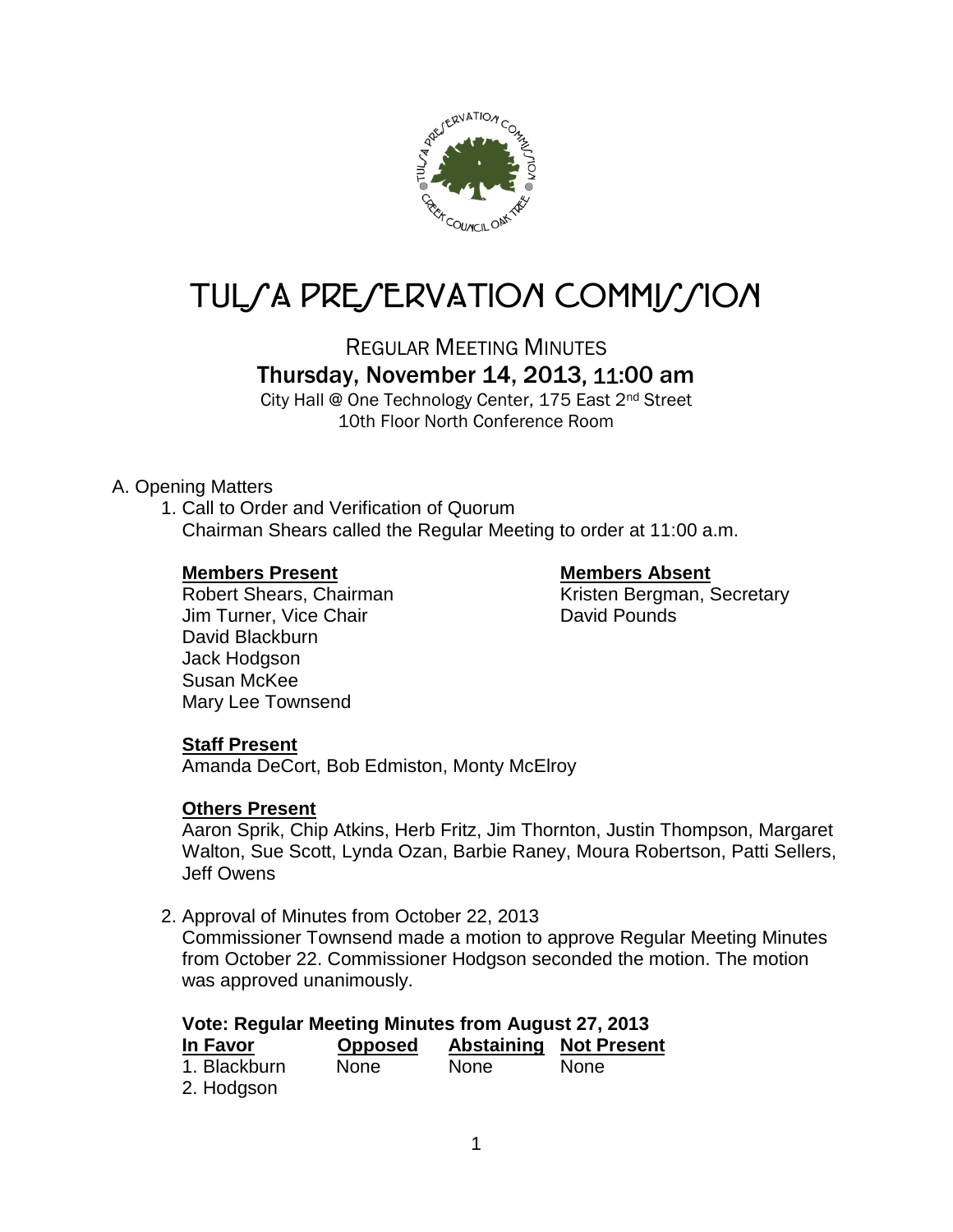- 3. McKee
- 4. Shears
- 5. Townsend
- 6. Turner
- 3. Disclosure of Conflicts of Interest No one reported a conflict of interest with the proposals on the agenda.

# B. Actionable Items

# 1. Review and Recommendation of Woodward Park and Gardens National Register Nomination

Lynda Ozan with the Oklahoma State Historic Preservation Office gave a PowerPoint presentation overview of Woodward Park and Gardens historic district at 2101 S. Peoria Avenue. It was listed under Criteria A and C for Landscape Architecture, Architecture and Entertainment/Recreation. CLG paid for and sponsored the nomination. It is one of the finest public gardens in the U.S. It is best known for the rock gardens and the Tulsa Rose Garden. It is also eligible for Criteria C for the Travis House. The honorific designation recognizes the importance of the garden and district. The area includes the arboretum.

Barbie Raney, Executive Director of the Tulsa Garden Center, said that she was pleased to have Woodward Park and the gardens nominated because it puts Tulsa on the map; it's one of Tulsa's crown jewels.

Commissioner Townsend made a motion to find the district eligible for listing in the National Register of Historic Places and forward the nomination to the State Historic Preservation Office for consideration. Commissioner Turner seconded the motion. Chairman Shears asked for a vote on the motion.

# **Vote: Nomination of Woodward Park and Gardens to the National Register**

| In Favor | <b>Opposed</b> | <b>Abstaining</b> | <b>Not Present</b> |  |
|----------|----------------|-------------------|--------------------|--|
|          | None           | <b>None</b>       | None               |  |
|          |                |                   |                    |  |

- 1. Blackburn
- 2. Hodgson
- 3. McKee
- 4. Shears
- 5. Townsend
- 6. Turner

The motion to approve was approved unanimously.

# 2. COA-13-029 / 1730 S. Quincy Avenue (Swan Lake)

Applicant: Jim Thornton

COA Subcommittee Review Date: September 17 and October 24, 2013 Request: Construct 5-unit townhouse project according to plans submitted.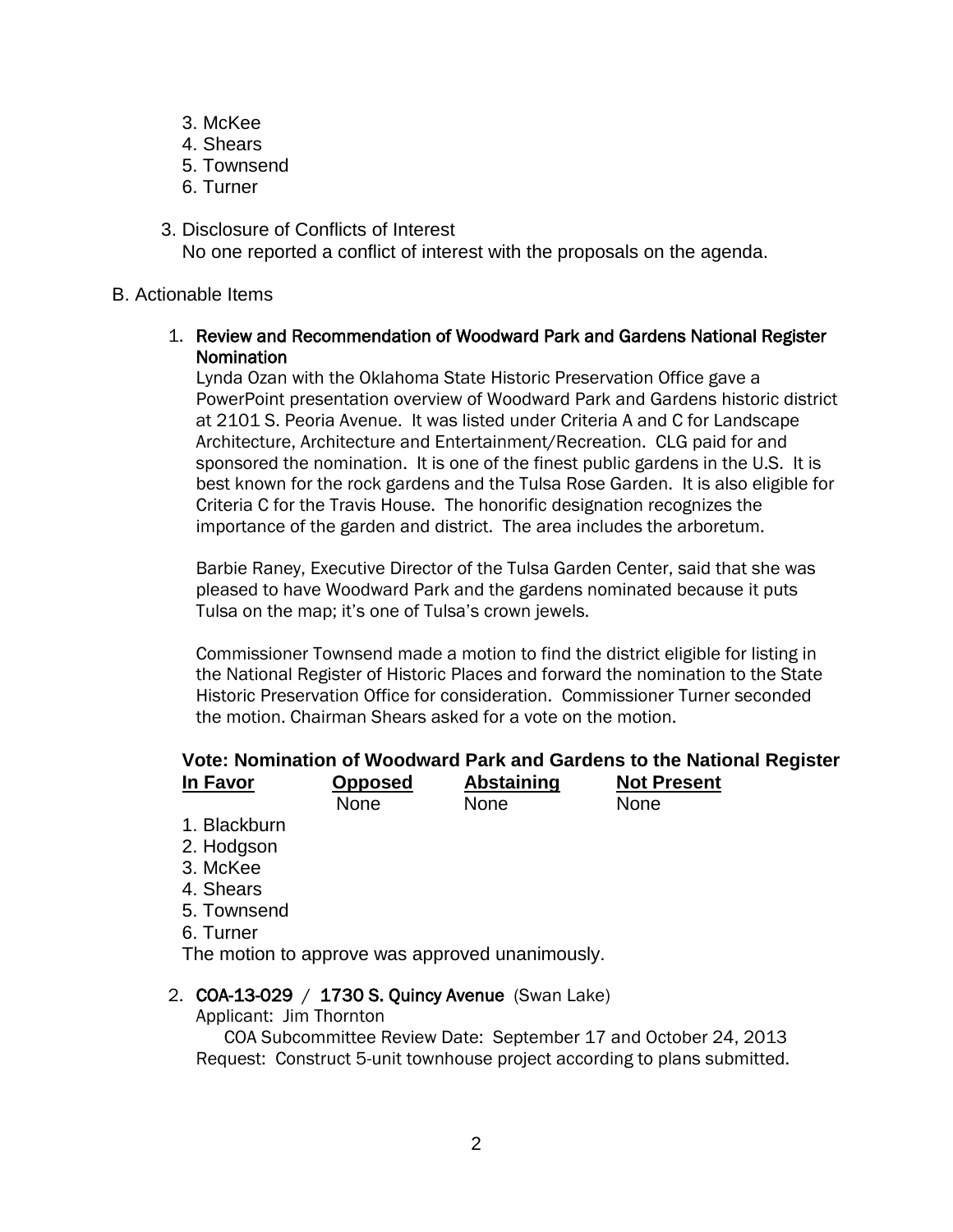Monty McElroy presented Mr. Thornton's Certificate of Appropriateness application to the Commission and read the applicable guidelines. Mr. Thornton was present to answer questions. Architect Herb Fritz was present on Mr. Thornton's behalf to answer questions.

Commissioner Turner offered comments and observations from the COA Subcommittee Reports. He went through a long list of issues that were addressed in Subcommittee and stated that he felt the applicant satisfied every alteration that he was asked to make. He mentioned that the TPC has a long history with the applicant for this property and that what is now submitted has been better received than previous submissions.

According to Commissioner Turner, some concerns expressed were the scale of the project and suitability to the neighborhood. It was discussed how the applicant made a good case for the height of the project relative to adjacent commercial buildings. Some of the commercial buildings were built in the 1920's, while others were built in the 1970's and are non-contributing. There were discussions concerning the size of the project and its appropriateness for the subject lot.

Commissioner Turner stated that the subcommittee moved for approval to move the application forward to the Commission. He then made the motion for approval. Commissioner Blackburn seconded the motion.

Chairman Shears stated that a motion had been made, and then opened it up for discussion. He commented that he thought the project was much improved and appropriate. He asked if the air conditioning units on roof would be visible. Mr. Fritz answered that you might see the safety rail, but not the units themselves.

Commissioner Turner stated that a lot of the character for the building was pulled from a six- or eight-plex building one block north at 17th and Quaker Avenue.

Commissioner McKee stated that she had a problem with the size of the structure compared to the lot size. All the multifamily that are historic have a single door, and this has multiple doors and balconies. She said this project is introducing an entirely new type and if this is approved, a precedent is being set and it shouldn't even be considered.

Commissioner Turner said it was kind of an anomaly. In most cases the commercial and multifamily is around the perimeter. He said it was unusual that it's in the middle of the neighborhood.

Commissioner McKee said it would be a big mistake to introduce this. If it were a six-plex or four-plex like others in the neighborhood, that would be fine, but this townhome development will be bringing in an element that's not historically present in the neighborhood.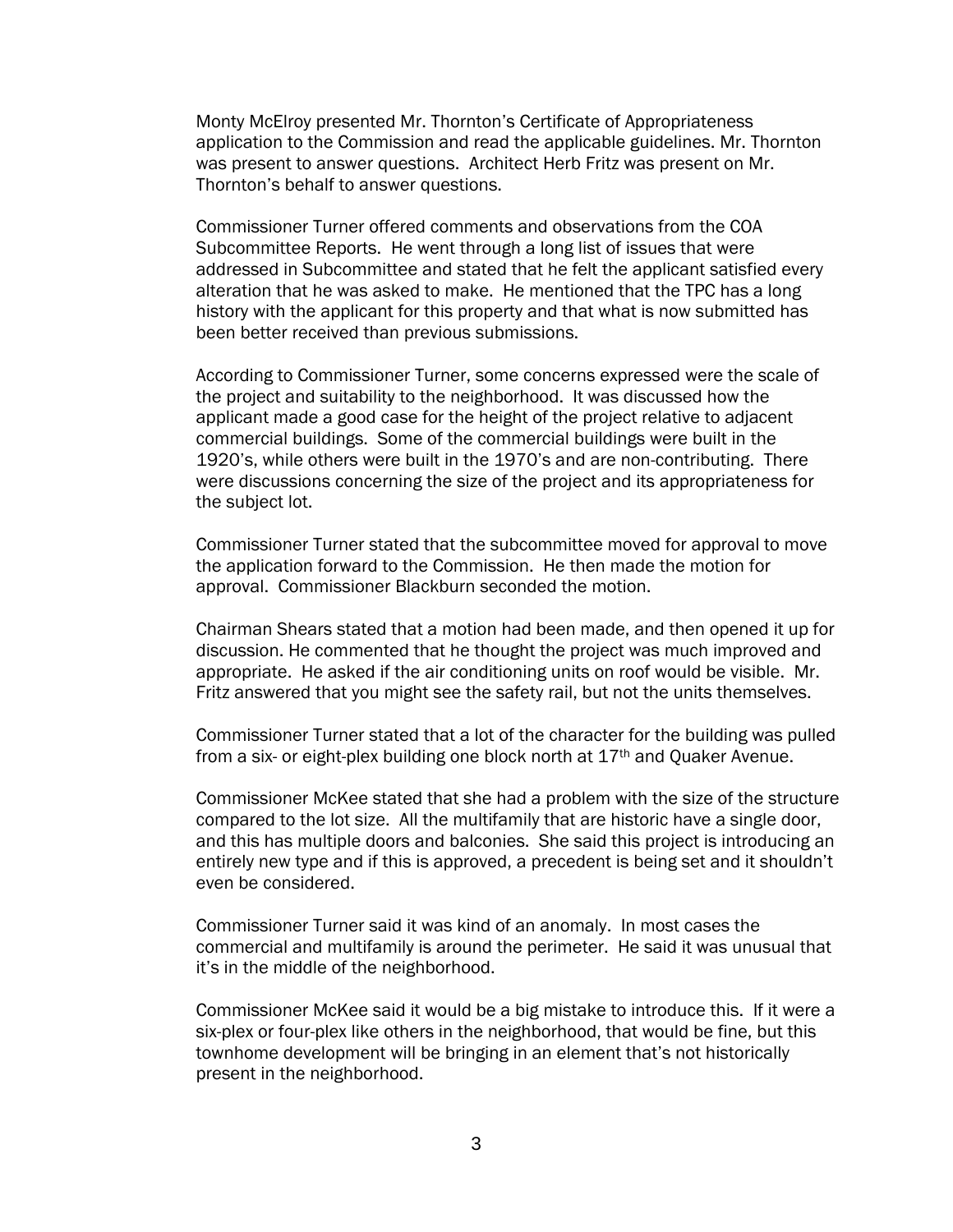Commissioner Townsend expressed concern over the height relative to other surrounding structures.

Commissioner Blackburn stated that he respectfully disagreed with Commissioner McKee's assessment of the project. He said according to the guidelines, each building should be different and this man's lot cannot be downzoned by the Commission.

Mr. Atkins, a member of the COA Subcommittee addressed the Commission. He said that in the eight to ten years we've gone through this process with the applicant, he has not known one neighbor who has liked or approved of the proposed project. He brought up the townhouse concept and said that in a townhouse development, each unit is considered a separate project on its own lot. He said that there has not been a zoning change or any lot splits, and the BOA or TMAPC will say that it was approved as a townhouse development. He stated that it is zoned Multifamily, not Townhouse, and that it is not an apartment building. He read some of the guidelines and stated why he thought the design was in conflict with them.

In summary, Mr. Atkins stated that if the project is five townhouses, we need to look at them separately. There are no townhouses present in the neighborhood. He said the use of poor materials devalues the neighborhood and will have a huge negative impact. He said the project does not meet the guidelines and any suggestions for compromise have been rejected. He asked the Commission to deny the proposal based on these issues.

Ms. Robertson addressed the Commission. She stated that she lives in the neighborhood a block away from the proposed project. She said the photos shown were not representative of the neighborhood. People are investing and fixing up the homes to be historically accurate. She said it is unfortunate that we've had infill that's not consistent in the past. She said she would like to ask the group to weigh heavily the more intrinsic values that have to do with the character of the district such as character, quality of life, etc. She stated that if this project is allowed, it's contrary to what people who live there are trying to preserve and it does not improve the neighborhood or increase values. She said it is just further encroachment of commercial development in the neighborhood.

Ms. Robertson went on to say that she didn't know if there was any environmental impact assessment, but this street is a bypass street for 15<sup>th</sup> Street with heavy traffic and lots of congestion of off street parking, with lots of close calls and no stop signs. She stated that this project adds too many people, decreases the nice family historic nature of the neighborhood and should not be approved.

Ms. Sellers, a neighborhood resident, stated that the project was too large for the lot and would cause a dangerous traffic situation. She said the scale of the project towers over the one story homes that are already there.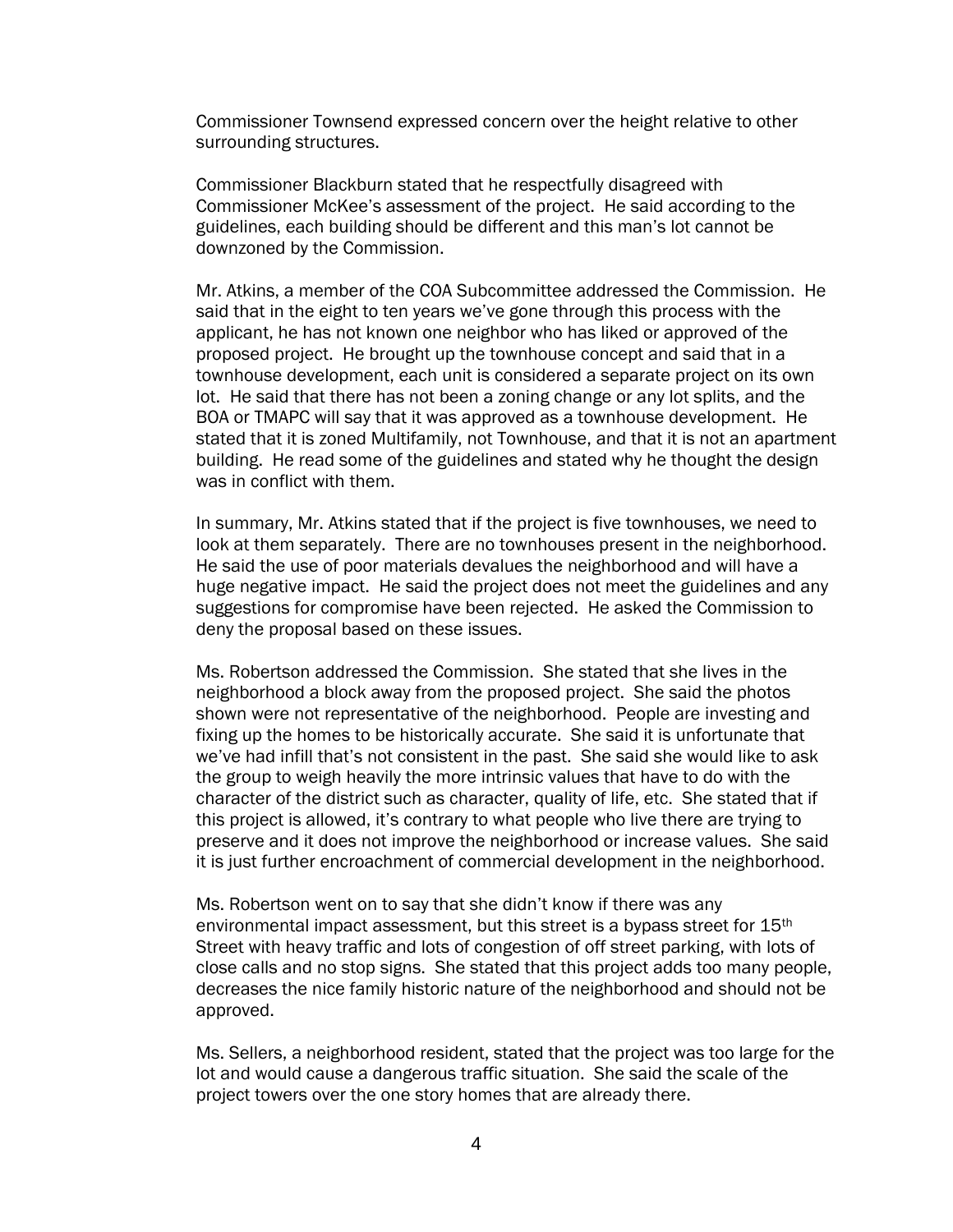Mr. Fritz stated that the term "townhouses" is probably a misnomer; it's an apartment building. He said they will not be on individual lots. It's an apartment building and they will not be sold as individual units; they will be rented.

Mr. Atkins said that Mr. Fritz says they are townhouses and keeps calling them townhouses.

Commissioner Blackburn stated that the term "townhouse" is a generic term; one building on one lot. Commissioner Turner reiterated that the project is one structure on one lot.

Mr. Fritz stated that stylistically they are townhouses, but it's one building.

Mr. Atkins made a comment about the address they are using for the project and how that doesn't conform to the guidelines.

Commissioner Blackburn stated that the owner can call the address whichever street they want to on a corner lot.

Mr. Atkins argued that if they are going to be going back and forth on the address, then it needs to be voted down. He asked how going back and forth is fair to the guidelines.

Commissioner McKee said that she felt it still comes down to the other historic structures; none of them looks like this, and said that's where we have to draw the line. If it was a four-plex or if it was a square in shape, it might be fine. She read the guidelines, C.1.4 referring to scale, proportion and historic pattern.

Commissioner Blackburn said it doesn't have to be identical to respect the guidelines.

Chairman Shears stated there was a motion to approve the application and a second, and then asked for a vote on the motion.

#### **Vote: 1730 S. Quincy Avenue** (Swan Lake)

| In Favor     | <b>Opposed</b> | Abstaining  | <b>Not Present</b> |
|--------------|----------------|-------------|--------------------|
| 1. Blackburn | 1. McKee       | <b>None</b> | <b>None</b>        |
| 2. Hodgson   | 2. Townsend    |             |                    |

- 3. Shears
- 4. Turner

The motion to approve was approved by majority. Guideline cited: C.1.1, C.1.2, C.1.4, C.1.5, C.2.1, C.2.2, C.2.3, C.2.4, C.2.6, C.3.1, C.4.1, C.4.2, C.4.3, C.5.1, C.5.2 and C.5.3.

#### 3. COA-13-030 / 1617 S. St. Louis Avenue (Swan Lake) Applicant: Biltmore Homes, LLC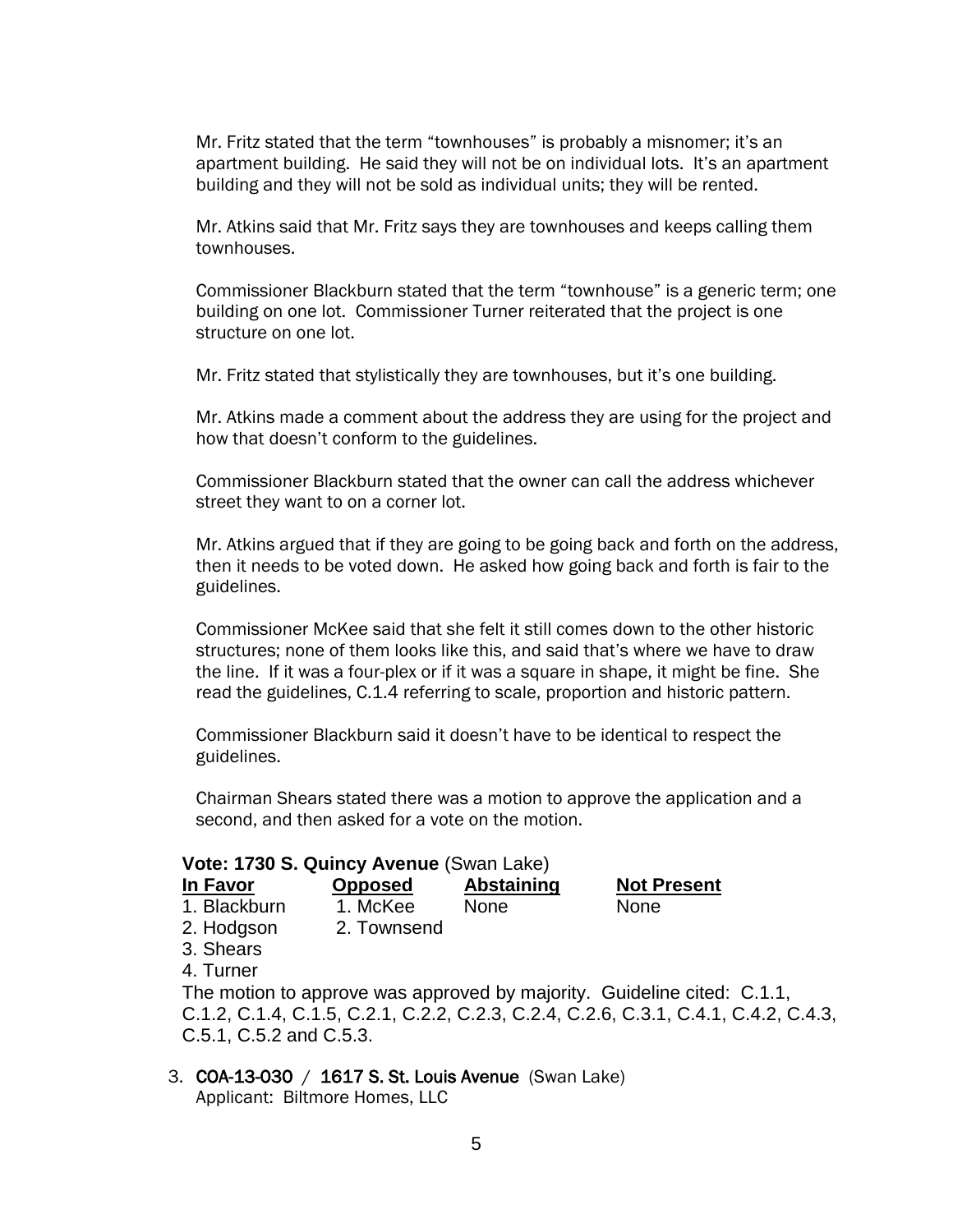COA Subcommittee Review Date: October 29 and November 7, 2013 Request:

Construct new single-family residence according to plans submitted.

Monty McElroy presented Mr. Sprik's Certificate of Appropriateness application to the Commission and read the applicable guidelines. Mr. Sprik, representing Biltmore Homes, was present to answer questions.

Commissioner Turner offered comments and observations from the COA Subcommittee Reports. He went through a list of issues that were addressed in the Subcommittee Meetings and that the applicant complied with the details that he was asked to address.

The Subcommittee found the application to be complete and recommended approval.

Staff asked if the prairie style windows were fixed, casement or double hung. The renderings did not indicate sashes. The applicant responded that they would be single hung windows. He said his architect didn't draw that detail, but he would have him make the change to the drawings.

Mr. Atkins spoke in favor of the project. He said he would like to see tongue and groove soffits.

There was discussion about the length of the rafter tails, tongue and groove material on the exposed soffits and porch ceilings, open truss work on gable ends and articulated windows. Applicant agreed to have his architect show the changes in his renderings and send to staff for a final review by Commissioner Turner before granting the COA permit.

Commissioner Turner made a motion to approve the application with the conditions that renderings be revised to show nine over one prairie style windows, adding brackets on side elevations, tongue and groove soffit and porch ceilings and open truss work. Commissioner Hodgson seconded the motion. Chairman Shears asked for a vote on the motion.

| Vote: 1617 S. St. Louis Avenue (Swan Lake)                                          |                |                   |                    |  |
|-------------------------------------------------------------------------------------|----------------|-------------------|--------------------|--|
| In Favor                                                                            | <b>Opposed</b> | <b>Abstaining</b> | <b>Not Present</b> |  |
| 1. Blackburn                                                                        | <b>None</b>    | None              | None               |  |
| 2. Hodgson                                                                          |                |                   |                    |  |
| 3. McKee                                                                            |                |                   |                    |  |
| 4. Shears                                                                           |                |                   |                    |  |
| 5. Townsend                                                                         |                |                   |                    |  |
| 6. Turner                                                                           |                |                   |                    |  |
| The motion to approve was approved unanimously. Guideline cited: C.1.1,             |                |                   |                    |  |
| C.1.2, C.1.4, C.1.5, C.2.1, C.2.2, C.2.3, C.2.4, C.2.6, C.3.1, C.4.1, C.4.2, C.4.3, |                |                   |                    |  |
| C.5.1, C.5.2 and C.5.3.                                                             |                |                   |                    |  |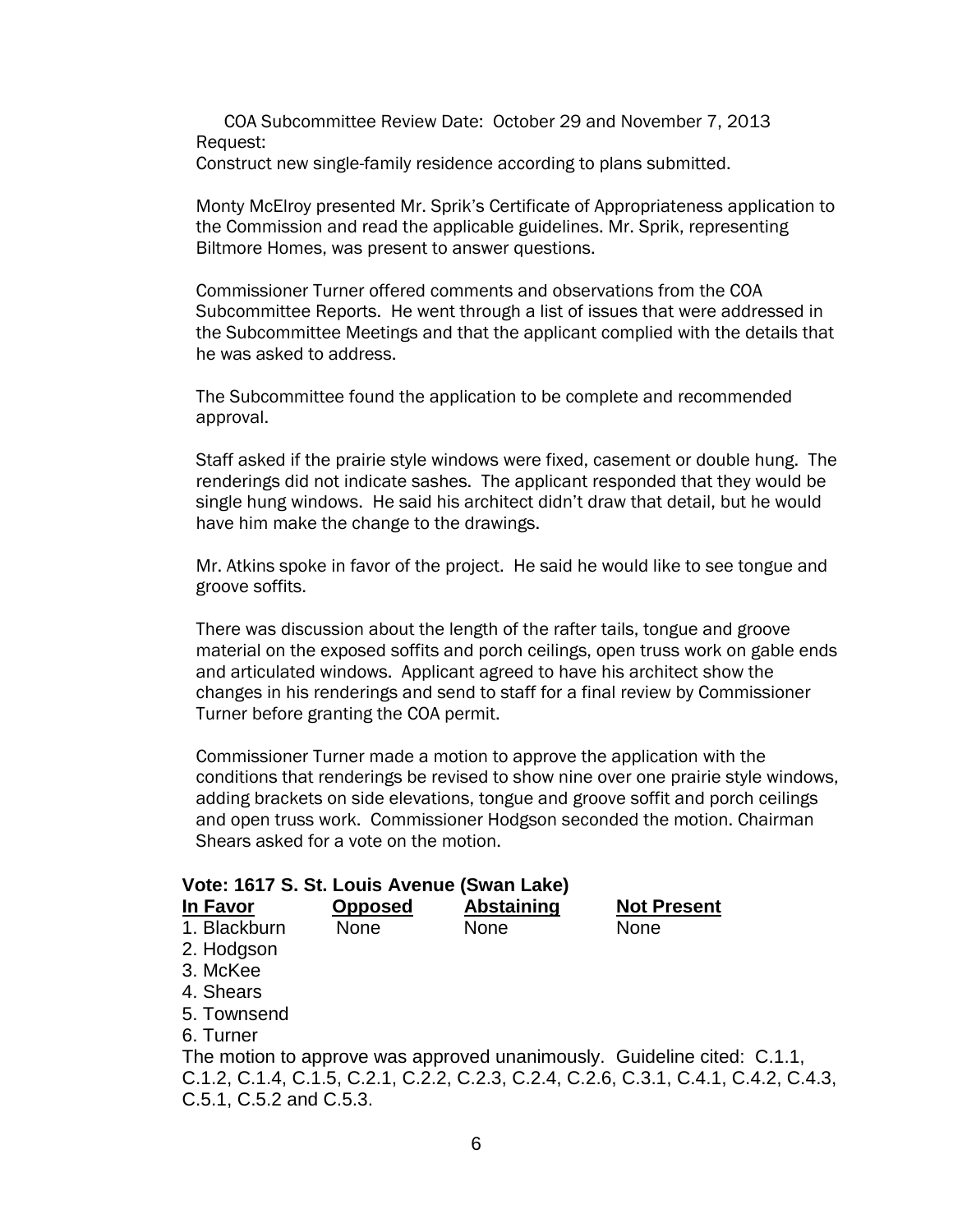## 4. COA-13-031 / 1331 E. 19<sup>th</sup> Street (Swan Lake)

Applicant: Sue Scott

COA Subcommittee Review Date: None

Work started prior to COA application

Request: Construct new concrete driveway and sidewalk in front yard of residence.

Monty McElroy presented Ms. Scott's Certificate of Appropriateness application to the Commission and read the applicable guidelines. Ms. Scott was present to answer questions.

Mrs. Scott apologized to the Commission for beginning the project without a permit. She said she just moved into the property and didn't realize that she needed the COA permit. She presented Commissioner with signatures from several neighbors supporting the restoration and remodeling of the property, including the drive and off street parking.

Mrs. Scott mentioned the retaining wall around the yard and said she plans to rebuild it at some point. She was told that she would need to make application and bring her COA request to another meeting.

Commissioner Townsend made a motion to approve the application. Commissioner Blackburn seconded the motion. Chairman Shears asked for a vote on the motion.

# **Vote: 1331 E. 19th Street** (Swan Lake)

| In Favor     | <b>Opposed</b> | Abstaining | <b>Not Present</b> |
|--------------|----------------|------------|--------------------|
| 1. Blackburn | <b>None</b>    | None       | <b>None</b>        |
| n Iladaasa   |                |            |                    |

- 2. Hodgson
- 3. McKee
- 4. Shears
- 5. Townsend
- 6. Turner

The motion to Approve was Approved Unanimously. Guidelines cited: B.2.3, B.2.5, G.2.2 and G.2.3.

### 5. COA-13-032 / 2143 E. 17th Place (Yorktown)

Applicant: Justin Thompson

COA Subcommittee Review Date: None Work started prior to COA application

Request:

- 1. Replace original windows with new vinyl windows.
- 2. Replace non-original front door with new Craftsman style 6-lit, paneled fiberglass door.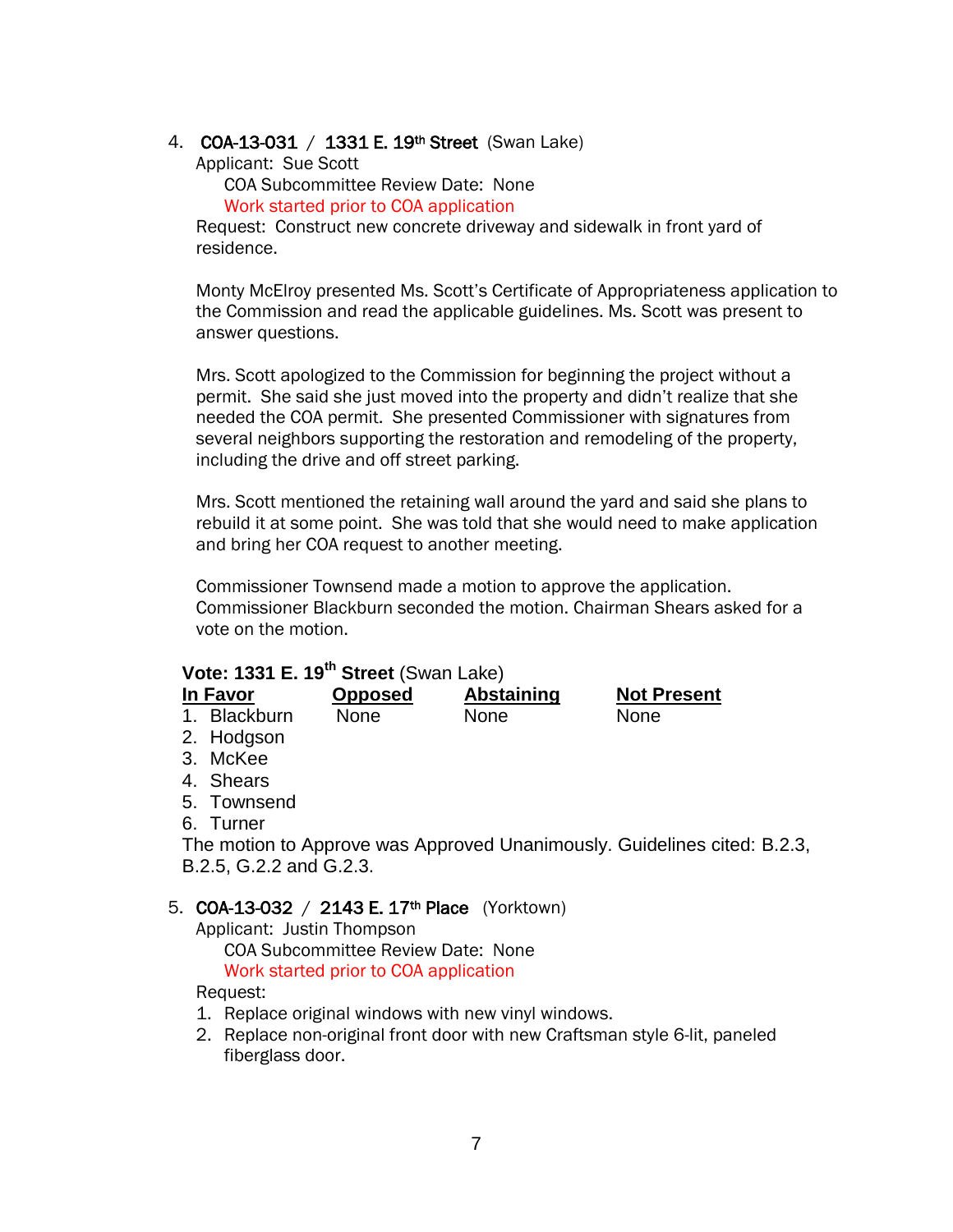Monty McElroy presented Mr. Thompson's Certificate of Appropriateness application to the Commission and read the applicable guidelines. Mr. Thompson was present to answer questions.

Mr. Thompson apologized to the Commissioners for most of the windows being replaced prior to receiving his COA permit. He was given permission by staff to replace only the rear windows, not visible from the street. He said he told his contractors to do just that, but when I got home from work the day previous to the TPC Regular Meeting, the contractor had already installed all except the front windows.

Mr. Thompson presented pictures of proposed door hardware to Commissioners for their approval, which they agreed was appropriate.

Commissioner Townsend made a motion to approve the application and door hardware as presented. Commissioner Blackburn seconded the motion. Chairman Shears asked for a vote on the motion.

# **Vote: 2143 E. 17th Place** (Yorktown)

| In Favor     | <b>Opposed</b> | <b>Abstaining</b> | <b>Not Present</b> |
|--------------|----------------|-------------------|--------------------|
| 1. Blackburn | <b>None</b>    | <b>None</b>       | None               |
| 2. Hodgson   |                |                   |                    |
| 3. McKee     |                |                   |                    |
| 4. Shears    |                |                   |                    |
| 5. Townsend  |                |                   |                    |
| 6. Turner    |                |                   |                    |
|              |                |                   |                    |

The motion to Approve was Approved Unanimously. Guidelines cited: A.3.3, A.4.1and A.4.5

# C. Reports

1. Staff

Amanda DeCort reported that Commissioner Bergman has moved away and left the Commission though she has not yet resigned. She reported that there will not be a Redfork nomination due to property owners being opposed. She said those funds would be reprogramed to Commissioners to CAMP the first week of June in Norman, OK. A window workshop will also be added. NAPC Camp will be at Statewide Preservation Conference, to be held the first week of June in Norman.

Attorney Edmiston reported that Mr. Morony has filed a motion to vacate the judgment awarded the City foreclosing the TSID liens against the Sinclair building. He also reported that there is nothing new in the McBirney Mansion litigation.

# 2. Chair

Chairman Shears brought up the TPC Holiday party. The party will be held after the December TPC meeting. He said he would host the party this year.

# 3. Committees